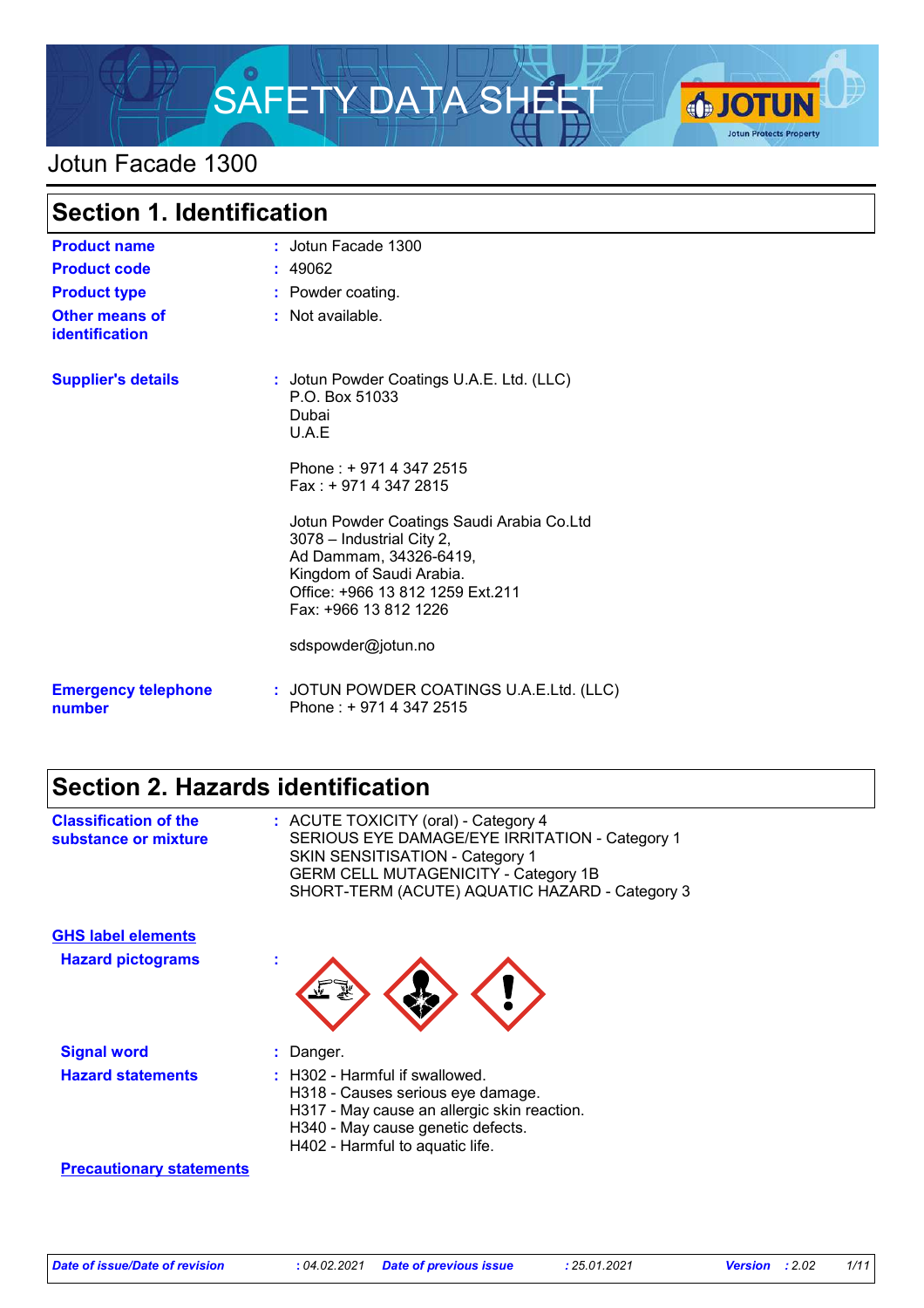## **Section 2. Hazards identification**

| <b>Prevention</b> | : P201 - Obtain special instructions before use.<br>P202 - Do not handle until all safety precautions have been read and understood.<br>P280 - Wear protective gloves. Wear eye or face protection. Wear protective<br>clothing.<br>P273 - Avoid release to the environment.<br>P270 - Do not eat, drink or smoke when using this product.<br>P264 - Wash hands thoroughly after handling.                                                                                                                                                   |
|-------------------|----------------------------------------------------------------------------------------------------------------------------------------------------------------------------------------------------------------------------------------------------------------------------------------------------------------------------------------------------------------------------------------------------------------------------------------------------------------------------------------------------------------------------------------------|
| <b>Response</b>   | : P308 + P313 - IF exposed or concerned: Get medical attention.<br>P301 + P312 + P330 - IF SWALLOWED: Call a POISON CENTER or physician if<br>you feel unwell. Rinse mouth.<br>P302 + P352 - IF ON SKIN: Wash with plenty of soap and water.<br>P333 + P313 - If skin irritation or rash occurs: Get medical attention.<br>P305 + P351 + P338 + P310 - IF IN EYES: Rinse cautiously with water for several<br>minutes. Remove contact lenses, if present and easy to do. Continue rinsing.<br>Immediately call a POISON CENTER or physician. |
| <b>Storage</b>    | : P405 - Store locked up.                                                                                                                                                                                                                                                                                                                                                                                                                                                                                                                    |
| <b>Disposal</b>   | : P501 - Dispose of contents and container in accordance with all local, regional,<br>national and international regulations.                                                                                                                                                                                                                                                                                                                                                                                                                |

**Other hazards which do not :** None known. **result in classification**

# **Section 3. Composition/information on ingredients**

| Substance/mixture     | : Mixture        |
|-----------------------|------------------|
| <b>Other means of</b> | : Not available. |
| <b>identification</b> |                  |

#### **CAS number/other identifiers**

| <b>CAS number</b>   | : Not applicable. |
|---------------------|-------------------|
| <b>EC</b> number    | : Mixture.        |
| <b>Product code</b> | : 49062           |

| <b>Ingredient name</b>                                                 | $\frac{9}{6}$ | <b>CAS number</b> |
|------------------------------------------------------------------------|---------------|-------------------|
| $1,3,5$ -tris(oxiranylmethyl)-1,3,5-triazine-2,4,6(1h,3h,5h)-trione    | ~10           | l 2451-62-9       |
| $2,4,8,10$ -tetraoxa-3,9-diphosphaspiro[5.5]undecane, 3,9-bis[2,4-bis] | ∍≤1           | 26741-53-7        |
| $(1, 1$ -dimethylethyl)phenoxy]-                                       |               |                   |

**There are no additional ingredients present which, within the current knowledge of the supplier and in the concentrations applicable, are classified as hazardous to health or the environment and hence require reporting in this section.**

**Occupational exposure limits, if available, are listed in Section 8.**

### **Section 4. First aid measures**

|                    | <b>Description of necessary first aid measures</b>                                                                                                                                                                                                                                                                                                                                                                                                                                                                                                                                                                                                                                                                                                                                                                                                                        |
|--------------------|---------------------------------------------------------------------------------------------------------------------------------------------------------------------------------------------------------------------------------------------------------------------------------------------------------------------------------------------------------------------------------------------------------------------------------------------------------------------------------------------------------------------------------------------------------------------------------------------------------------------------------------------------------------------------------------------------------------------------------------------------------------------------------------------------------------------------------------------------------------------------|
| <b>Eye contact</b> | : Get medical attention immediately. Call a poison center or physician. Immediately<br>flush eyes with plenty of water, occasionally lifting the upper and lower eyelids.<br>Check for and remove any contact lenses. Continue to rinse for at least 10 minutes.<br>Chemical burns must be treated promptly by a physician.                                                                                                                                                                                                                                                                                                                                                                                                                                                                                                                                               |
| <b>Inhalation</b>  | : Get medical attention immediately. Call a poison center or physician. Remove<br>victim to fresh air and keep at rest in a position comfortable for breathing. If it is<br>suspected that fumes are still present, the rescuer should wear an appropriate mask<br>or self-contained breathing apparatus. If not breathing, if breathing is irregular or if<br>respiratory arrest occurs, provide artificial respiration or oxygen by trained personnel.<br>It may be dangerous to the person providing aid to give mouth-to-mouth<br>resuscitation. If unconscious, place in recovery position and get medical attention<br>immediately. Maintain an open airway. Loosen tight clothing such as a collar, tie,<br>belt or waistband. In case of inhalation of decomposition products in a fire,<br>symptoms may be delayed. The exposed person may need to be kept under |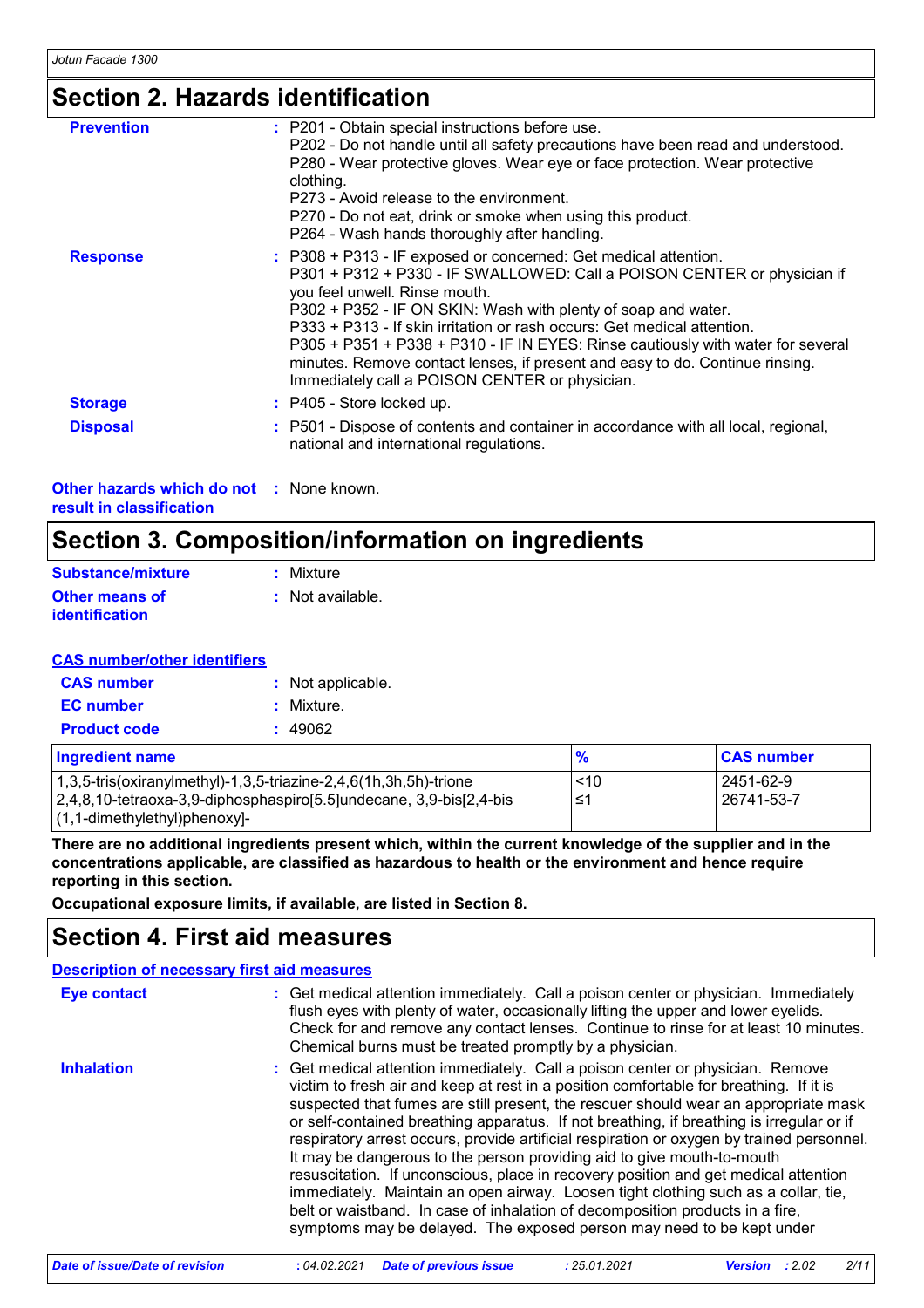# **Section 4. First aid measures**

|                     | medical surveillance for 48 hours.                                                                                                                                                                                                                                                                                                                                                                                                                                                                                                                                                                                                                                                                                                                                                                                                                                                     |
|---------------------|----------------------------------------------------------------------------------------------------------------------------------------------------------------------------------------------------------------------------------------------------------------------------------------------------------------------------------------------------------------------------------------------------------------------------------------------------------------------------------------------------------------------------------------------------------------------------------------------------------------------------------------------------------------------------------------------------------------------------------------------------------------------------------------------------------------------------------------------------------------------------------------|
| <b>Skin contact</b> | : Get medical attention immediately. Call a poison center or physician. Wash with<br>plenty of soap and water. Remove contaminated clothing and shoes. Wash<br>contaminated clothing thoroughly with water before removing it, or wear gloves.<br>Continue to rinse for at least 10 minutes. Chemical burns must be treated promptly<br>by a physician. In the event of any complaints or symptoms, avoid further exposure.<br>Wash clothing before reuse. Clean shoes thoroughly before reuse.                                                                                                                                                                                                                                                                                                                                                                                        |
| <b>Ingestion</b>    | : Get medical attention immediately. Call a poison center or physician. Wash out<br>mouth with water. Remove dentures if any. Remove victim to fresh air and keep at<br>rest in a position comfortable for breathing. If material has been swallowed and the<br>exposed person is conscious, give small quantities of water to drink. Stop if the<br>exposed person feels sick as vomiting may be dangerous. Do not induce vomiting<br>unless directed to do so by medical personnel. If vomiting occurs, the head should<br>be kept low so that vomit does not enter the lungs. Chemical burns must be treated<br>promptly by a physician. Never give anything by mouth to an unconscious person.<br>If unconscious, place in recovery position and get medical attention immediately.<br>Maintain an open airway. Loosen tight clothing such as a collar, tie, belt or<br>waistband. |

#### **Most important symptoms/effects, acute and delayed**

| <b>Potential acute health effects</b> |                                                                                                                                                                                                                                                                                                                                                                                                                 |
|---------------------------------------|-----------------------------------------------------------------------------------------------------------------------------------------------------------------------------------------------------------------------------------------------------------------------------------------------------------------------------------------------------------------------------------------------------------------|
| <b>Eye contact</b>                    | : Causes serious eye damage.                                                                                                                                                                                                                                                                                                                                                                                    |
| <b>Inhalation</b>                     | : No known significant effects or critical hazards.                                                                                                                                                                                                                                                                                                                                                             |
| <b>Skin contact</b>                   | : May cause an allergic skin reaction.                                                                                                                                                                                                                                                                                                                                                                          |
| <b>Ingestion</b>                      | : Harmful if swallowed.                                                                                                                                                                                                                                                                                                                                                                                         |
| <b>Over-exposure signs/symptoms</b>   |                                                                                                                                                                                                                                                                                                                                                                                                                 |
| <b>Eye contact</b>                    | : Adverse symptoms may include the following:<br>pain<br>watering<br>redness                                                                                                                                                                                                                                                                                                                                    |
| <b>Inhalation</b>                     | : No specific data.                                                                                                                                                                                                                                                                                                                                                                                             |
| <b>Skin contact</b>                   | : Adverse symptoms may include the following:<br>pain or irritation<br>redness<br>blistering may occur                                                                                                                                                                                                                                                                                                          |
| <b>Ingestion</b>                      | : Adverse symptoms may include the following:<br>stomach pains                                                                                                                                                                                                                                                                                                                                                  |
|                                       | <b>Indication of immediate medical attention and special treatment needed, if necessary</b>                                                                                                                                                                                                                                                                                                                     |
| <b>Notes to physician</b>             | : In case of inhalation of decomposition products in a fire, symptoms may be delayed.<br>The exposed person may need to be kept under medical surveillance for 48 hours.                                                                                                                                                                                                                                        |
| <b>Specific treatments</b>            | : No specific treatment.                                                                                                                                                                                                                                                                                                                                                                                        |
| <b>Protection of first-aiders</b>     | : No action shall be taken involving any personal risk or without suitable training. If it<br>is suspected that fumes are still present, the rescuer should wear an appropriate<br>mask or self-contained breathing apparatus. It may be dangerous to the person<br>providing aid to give mouth-to-mouth resuscitation. Wash contaminated clothing<br>thoroughly with water before removing it, or wear gloves. |

**See toxicological information (Section 11)**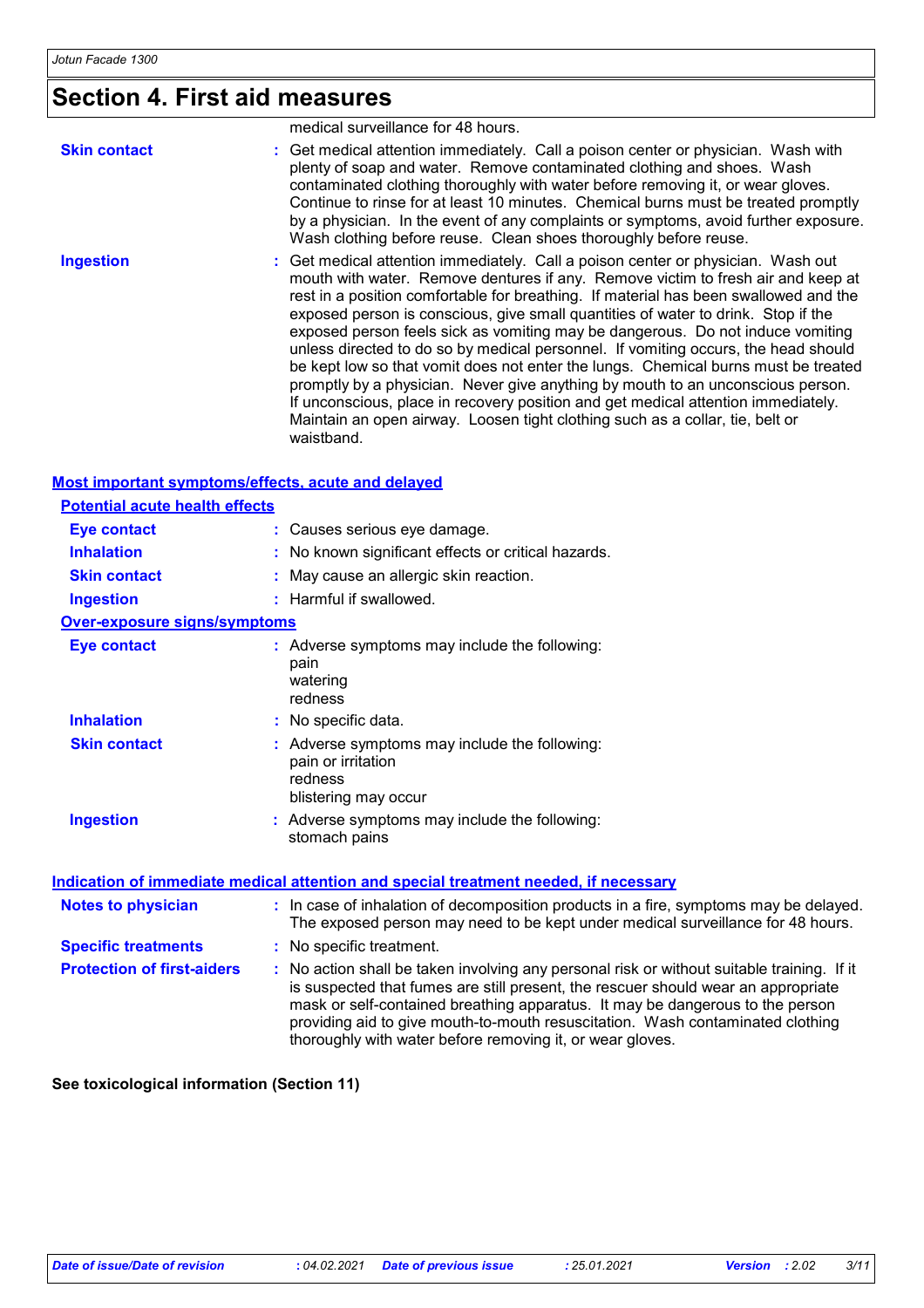# **Section 5. Firefighting measures**

| <b>Extinguishing media</b>                               |                                                                                                                                                                                                     |
|----------------------------------------------------------|-----------------------------------------------------------------------------------------------------------------------------------------------------------------------------------------------------|
| <b>Suitable extinguishing</b><br>media                   | : Use an extinguishing agent suitable for the surrounding fire.                                                                                                                                     |
| <b>Unsuitable extinguishing</b><br>media                 | : None known.                                                                                                                                                                                       |
| <b>Specific hazards arising</b><br>from the chemical     | : Fine dust clouds may form explosive mixtures with air.                                                                                                                                            |
| <b>Hazardous thermal</b><br>decomposition products       | : Decomposition products may include the following materials:<br>carbon dioxide<br>carbon monoxide<br>nitrogen oxides<br>sulfur oxides<br>metal oxide/oxides                                        |
| <b>Special protective actions</b><br>for fire-fighters   | : Promptly isolate the scene by removing all persons from the vicinity of the incident if<br>there is a fire. No action shall be taken involving any personal risk or without<br>suitable training. |
| <b>Special protective</b><br>equipment for fire-fighters | : Fire-fighters should wear appropriate protective equipment and self-contained<br>breathing apparatus (SCBA) with a full face-piece operated in positive pressure<br>mode.                         |

## **Section 6. Accidental release measures**

|                                                             | <b>Personal precautions, protective equipment and emergency procedures</b>                                                                                                                                                                                                                                                                                                      |
|-------------------------------------------------------------|---------------------------------------------------------------------------------------------------------------------------------------------------------------------------------------------------------------------------------------------------------------------------------------------------------------------------------------------------------------------------------|
| For non-emergency<br>personnel                              | : No action shall be taken involving any personal risk or without suitable training.<br>Evacuate surrounding areas. Keep unnecessary and unprotected personnel from<br>entering. Do not touch or walk through spilt material. Provide adequate ventilation.<br>Wear appropriate respirator when ventilation is inadequate. Put on appropriate<br>personal protective equipment. |
|                                                             | For emergency responders : If specialised clothing is required to deal with the spillage, take note of any<br>information in Section 8 on suitable and unsuitable materials. See also the<br>information in "For non-emergency personnel".                                                                                                                                      |
| <b>Environmental precautions</b>                            | : Avoid dispersal of spilt material and runoff and contact with soil, waterways, drains<br>and sewers. Inform the relevant authorities if the product has caused environmental<br>pollution (sewers, waterways, soil or air). Water polluting material. May be harmful<br>to the environment if released in large quantities.                                                   |
| <b>Methods and material for containment and cleaning up</b> |                                                                                                                                                                                                                                                                                                                                                                                 |

| <b>Small spill</b> | : Move containers from spill area. Avoid dust generation. Do not dry sweep.<br>Vacuum dust with equipment fitted with a HEPA filter and place in a closed, labeled<br>waste container. Place spilled material in a designated, labeled waste container.<br>Dispose of via a licensed waste disposal contractor.                                                                                                                                        |
|--------------------|--------------------------------------------------------------------------------------------------------------------------------------------------------------------------------------------------------------------------------------------------------------------------------------------------------------------------------------------------------------------------------------------------------------------------------------------------------|
| <b>Large spill</b> | : Move containers from spill area. Approach the release from upwind. Prevent entry<br>into sewers, water courses, basements or confined areas. Avoid dust generation.<br>Do not dry sweep. Vacuum dust with equipment fitted with a HEPA filter and place<br>in a closed, labeled waste container. Dispose of via a licensed waste disposal<br>contractor. Note: see Section 1 for emergency contact information and Section 13<br>for waste disposal. |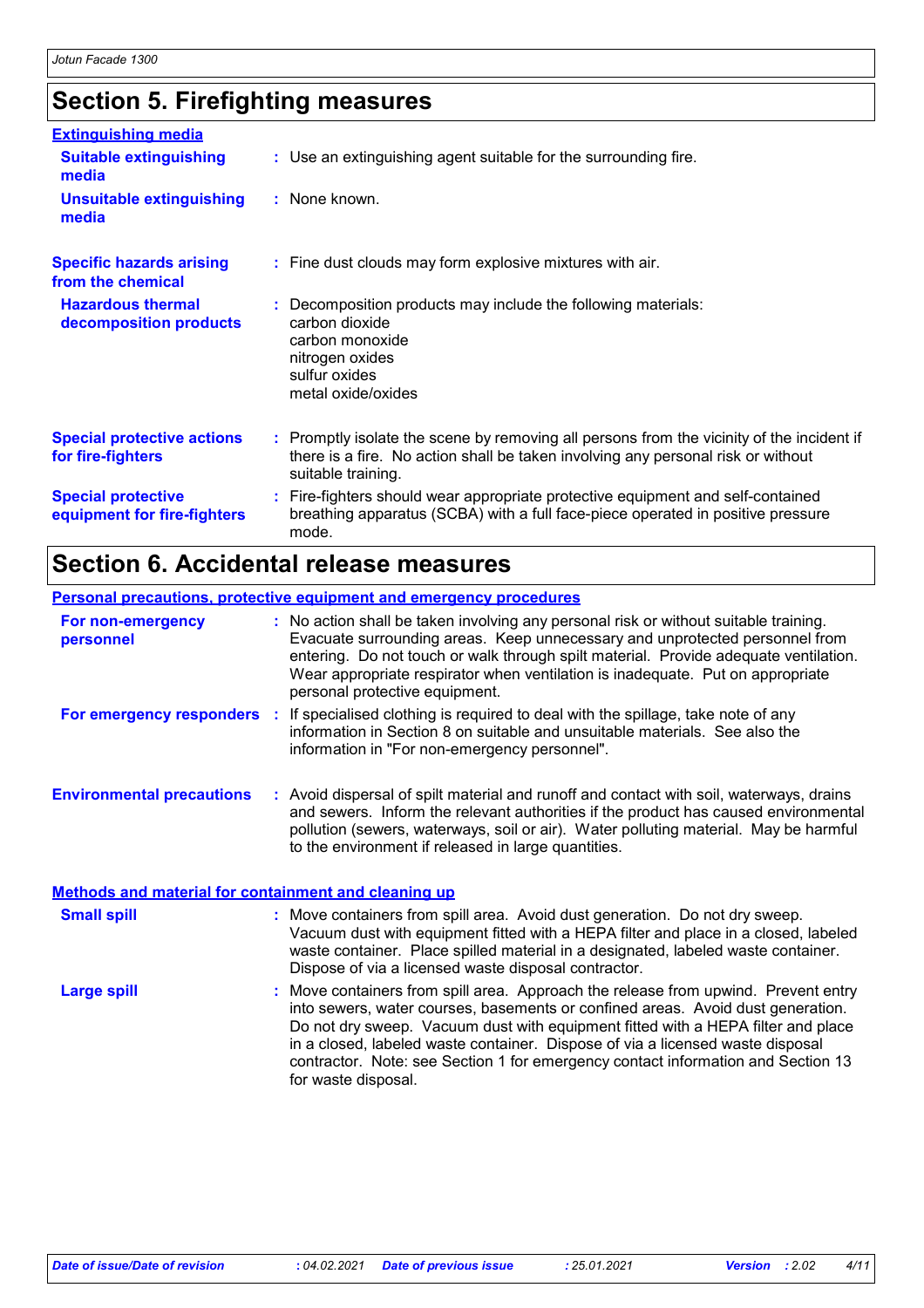# **Section 7. Handling and storage**

| <b>Precautions for safe handling</b>                                      |                                                                                                                                                                                                                                                                                                                                                                                                                                                                                                                                                                                                                                                                                                                                                                                                                    |
|---------------------------------------------------------------------------|--------------------------------------------------------------------------------------------------------------------------------------------------------------------------------------------------------------------------------------------------------------------------------------------------------------------------------------------------------------------------------------------------------------------------------------------------------------------------------------------------------------------------------------------------------------------------------------------------------------------------------------------------------------------------------------------------------------------------------------------------------------------------------------------------------------------|
| <b>Protective measures</b>                                                | : Put on appropriate personal protective equipment (see Section 8). Persons with a<br>history of skin sensitization problems should not be employed in any process in<br>which this product is used. Avoid exposure - obtain special instructions before use.<br>Do not handle until all safety precautions have been read and understood. Do not<br>get in eyes or on skin or clothing. Do not ingest. Avoid release to the environment.<br>If during normal use the material presents a respiratory hazard, use only with<br>adequate ventilation or wear appropriate respirator. Keep in the original container or<br>an approved alternative made from a compatible material, kept tightly closed when<br>not in use. Empty containers retain product residue and can be hazardous. Do not<br>reuse container. |
| <b>Advice on general</b><br>occupational hygiene                          | : Eating, drinking and smoking should be prohibited in areas where this material is<br>handled, stored and processed. Workers should wash hands and face before<br>eating, drinking and smoking. Remove contaminated clothing and protective<br>equipment before entering eating areas. See also Section 8 for additional<br>information on hygiene measures.                                                                                                                                                                                                                                                                                                                                                                                                                                                      |
| <b>Conditions for safe storage,</b><br>including any<br>incompatibilities | : Store in accordance with local regulations. Store in original container protected<br>from direct sunlight in a dry, cool and well-ventilated area, away from incompatible<br>materials (see Section 10) and food and drink. Store locked up. Keep container<br>tightly closed and sealed until ready for use. Containers that have been opened<br>must be carefully resealed and kept upright to prevent leakage. Do not store in<br>unlabelled containers. Use appropriate containment to avoid environmental<br>contamination. See Section 10 for incompatible materials before handling or use.                                                                                                                                                                                                               |

### **Section 8. Exposure controls/personal protection**

#### **Control parameters**

#### **Occupational exposure limits**

| <b>Ingredient name</b>                                           | <b>Exposure limits</b>                                                              |
|------------------------------------------------------------------|-------------------------------------------------------------------------------------|
| 1,3,5-tris(oxiranylmethyl)-1,3,5-triazine-2,4,6(1h,3h,5h)-trione | <b>ACGIH TLV (United States, 3/2018).</b><br>TWA: $0.05$ mg/m <sup>3</sup> 8 hours. |

Dust Limit : 10 mg/m<sup>3</sup> (TWA of total inhalable dust) and 4 mg/m<sup>3</sup> (TWA of respirable)

| <b>Appropriate engineering</b><br><b>controls</b><br><b>Environmental exposure</b><br>controls | : If user operations generate dust, fumes, gas, vapour or mist, use process<br>enclosures, local exhaust ventilation or other engineering controls to keep worker<br>exposure to airborne contaminants below any recommended or statutory limits.<br>: Emissions from ventilation or work process equipment should be checked to ensure<br>they comply with the requirements of environmental protection legislation. In some<br>cases, fume scrubbers, filters or engineering modifications to the process<br>equipment will be necessary to reduce emissions to acceptable levels. |
|------------------------------------------------------------------------------------------------|--------------------------------------------------------------------------------------------------------------------------------------------------------------------------------------------------------------------------------------------------------------------------------------------------------------------------------------------------------------------------------------------------------------------------------------------------------------------------------------------------------------------------------------------------------------------------------------|
| <b>Individual protection measures</b>                                                          |                                                                                                                                                                                                                                                                                                                                                                                                                                                                                                                                                                                      |
| <b>Hygiene measures</b>                                                                        | : Wash hands, forearms and face thoroughly after handling chemical products, before<br>eating, smoking and using the lavatory and at the end of the working period.<br>Appropriate techniques should be used to remove potentially contaminated clothing.<br>Contaminated work clothing should not be allowed out of the workplace. Wash<br>contaminated clothing before reusing. Ensure that eyewash stations and safety<br>showers are close to the workstation location.                                                                                                          |
| <b>Eye/face protection</b>                                                                     | : Safety eyewear complying to EN 166 should be used when a risk assessment<br>indicates this is necessary to avoid exposure to liquid splashes, mists, gases or<br>dusts. If contact is possible, the following protection should be worn, unless the<br>assessment indicates a higher degree of protection: chemical splash goggles and/<br>or face shield. If inhalation hazards exist, a full-face respirator may be required<br>instead.                                                                                                                                         |
| <b>Skin protection</b>                                                                         |                                                                                                                                                                                                                                                                                                                                                                                                                                                                                                                                                                                      |
| <b>Hand protection</b>                                                                         | t                                                                                                                                                                                                                                                                                                                                                                                                                                                                                                                                                                                    |
| <b>Date of issue/Date of revision</b>                                                          | : 04.02.2021<br>: 25.01.2021<br>5/11<br><b>Date of previous issue</b><br>Version : 2.02                                                                                                                                                                                                                                                                                                                                                                                                                                                                                              |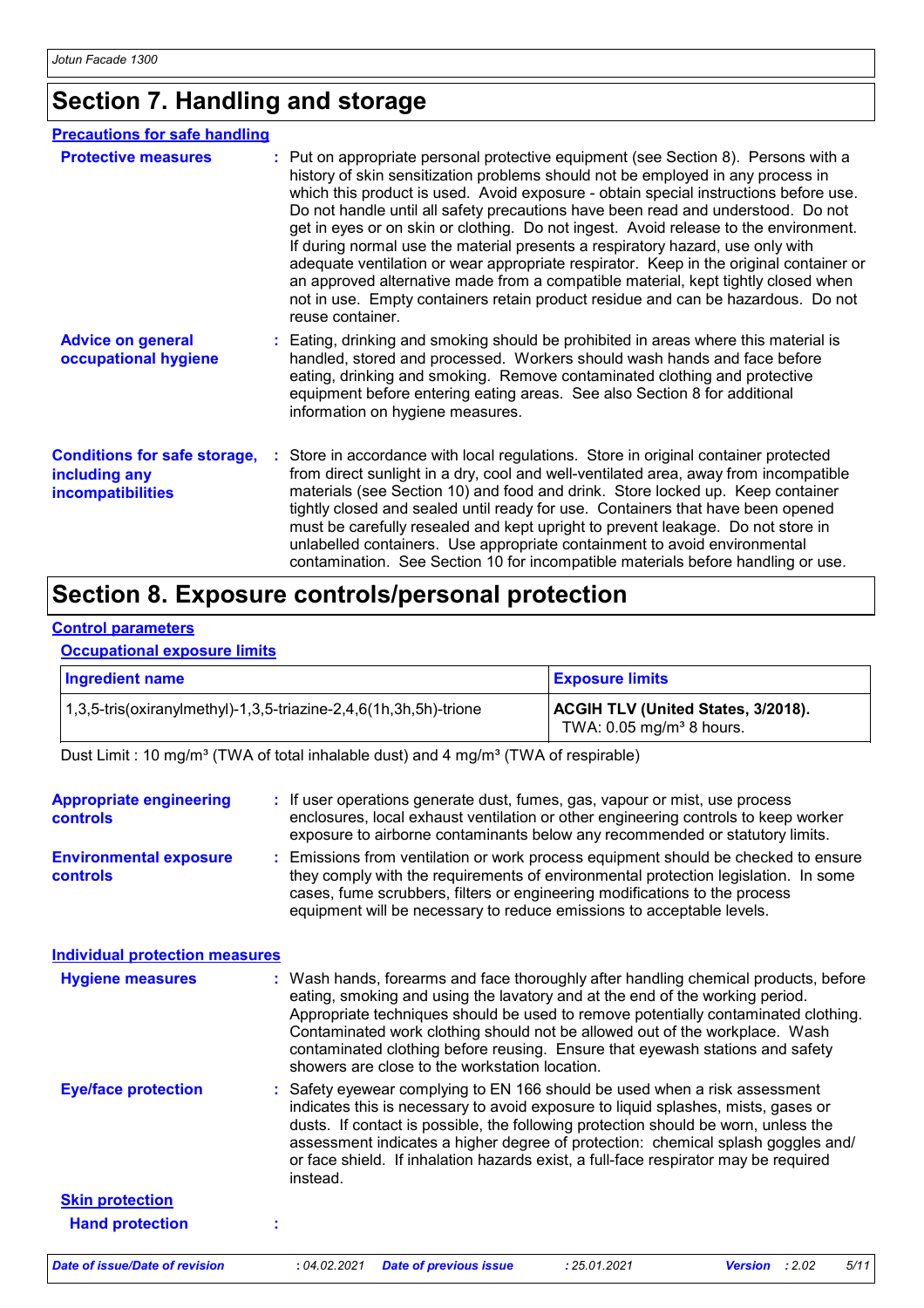# **Section 8. Exposure controls/personal protection**

|                               | There is no one glove material or combination of materials that will give unlimited                                                                                                                                                              |
|-------------------------------|--------------------------------------------------------------------------------------------------------------------------------------------------------------------------------------------------------------------------------------------------|
|                               | resistance to any individual or combination of chemicals.                                                                                                                                                                                        |
|                               | The breakthrough time must be greater than the end use time of the product.                                                                                                                                                                      |
|                               | The instructions and information provided by the glove manufacturer on use,                                                                                                                                                                      |
|                               | storage, maintenance and replacement must be followed.                                                                                                                                                                                           |
|                               | Gloves should be replaced regularly and if there is any sign of damage to the glove<br>material.                                                                                                                                                 |
|                               | Always ensure that gloves are free from defects and that they are stored and used<br>correctly.                                                                                                                                                  |
|                               | The performance or effectiveness of the glove may be reduced by physical/chemical<br>damage and poor maintenance.                                                                                                                                |
|                               | Barrier creams may help to protect the exposed areas of the skin but should not be<br>applied once exposure has occurred.                                                                                                                        |
|                               | Wear suitable gloves tested to EN374.<br>May be used, gloves(breakthrough time) 4 - 8 hours: nitrile rubber, neoprene,<br>polyvinyl alcohol (PVA)                                                                                                |
| <b>Body protection</b>        | : Personal protective equipment for the body should be selected based on the task<br>being performed and the risks involved and should be approved by a specialist<br>before handling this product.                                              |
| <b>Other skin protection</b>  | Appropriate footwear and any additional skin protection measures should be<br>selected based on the task being performed and the risks involved and should be<br>approved by a specialist before handling this product.                          |
| <b>Respiratory protection</b> | : If workers are exposed to concentrations above the exposure limit, they must use a<br>respirator according to EN 140. If dust is generated and ventilation is inadequate,<br>use respirator that will protect against dust/mist. (FFP2 / N95). |
|                               |                                                                                                                                                                                                                                                  |

# **Section 9. Physical and chemical properties**

| <b>Appearance</b>                                 |                                                                |
|---------------------------------------------------|----------------------------------------------------------------|
| <b>Physical state</b>                             | : Solid. Powder.                                               |
| <b>Colour</b>                                     | : Various                                                      |
| <b>Odour</b>                                      | : Odourless.                                                   |
| <b>Odour threshold</b>                            | Not applicable.                                                |
| pH                                                | Not applicable.                                                |
| <b>Melting point (dust)</b>                       | : $85 - 115$ °C                                                |
| <b>Boiling point</b>                              | : Not applicable.                                              |
| <b>Flash point</b>                                | Not applicable.                                                |
| <b>Evaporation rate</b>                           | : Not applicable.                                              |
| <b>Flammability (solid, gas)</b>                  | : Fine dust clouds may form explosive mixtures with air.       |
| <b>Lower explosion limit (dust)</b>               | : $30$ g/m <sup>3</sup> (EN 14034-3)                           |
| <b>Minimum ignition energy</b><br>(mJ)            | $: 10 - 30$ (EN 13821)                                         |
| <b>Vapour pressure</b>                            | : Not applicable.                                              |
| <b>Vapour density</b>                             | : Not applicable.                                              |
| <b>Density</b>                                    | : 1.2 to 1.9 $g/cm^{3}$                                        |
| <b>Solubility</b>                                 | Insoluble in the following materials: cold water and hot water |
| <b>Partition coefficient: n-</b><br>octanol/water | : Not applicable.                                              |
| <b>Auto-ignition temperature</b>                  | $: 9400^{\circ}$ C                                             |
| <b>Decomposition temperature</b>                  | : $>230^{\circ}$ C ( $>446^{\circ}$ F)                         |
| <b>Viscosity</b>                                  | : Not applicable.                                              |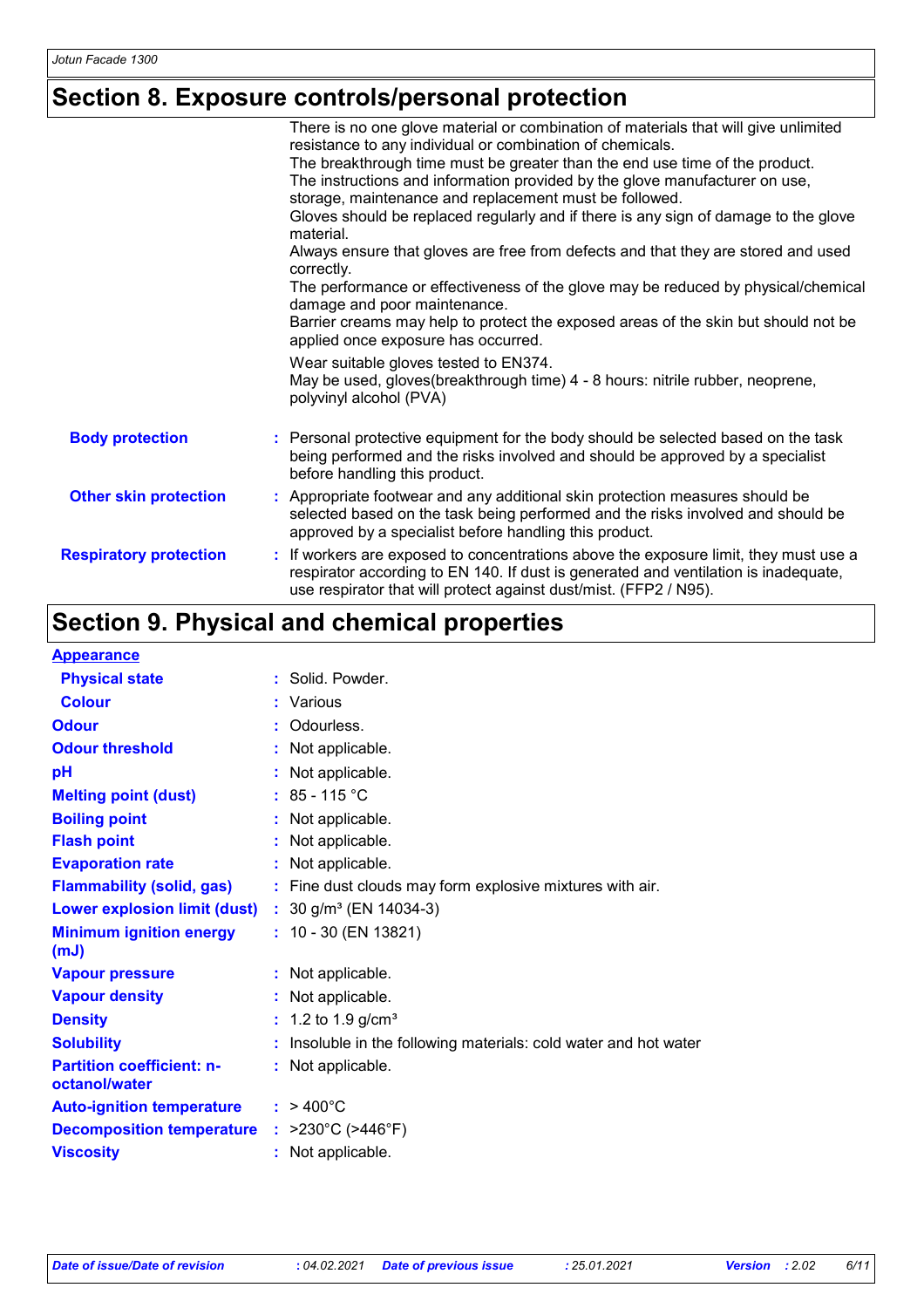# **Section 10. Stability and reactivity**

| <b>Reactivity</b>                            | : Fine dust clouds may form explosive mixtures with air.                                                                                                   |  |  |
|----------------------------------------------|------------------------------------------------------------------------------------------------------------------------------------------------------------|--|--|
| <b>Chemical stability</b>                    | : The product is stable.                                                                                                                                   |  |  |
| <b>Possibility of hazardous</b><br>reactions | : Under normal conditions of storage and use, hazardous reactions will not occur.                                                                          |  |  |
| <b>Conditions to avoid</b>                   | : Avoid the creation of dust when handling and avoid all possible sources of ignition<br>(spark or flame).                                                 |  |  |
|                                              | Take precautionary measures against electrostatic discharges.                                                                                              |  |  |
|                                              | To avoid fire or explosion, dissipate static electricity during transfer by earthing and<br>bonding containers and equipment before transferring material. |  |  |
|                                              | Prevent dust accumulation.                                                                                                                                 |  |  |
| <b>Incompatible materials</b>                | : No specific data.                                                                                                                                        |  |  |
| <b>Hazardous decomposition</b><br>products   | : Under normal conditions of storage and use, hazardous decomposition products<br>should not be produced.                                                  |  |  |

## **Section 11. Toxicological information**

#### **Information on toxicological effects**

#### **Acute toxicity**

| <b>Product/ingredient name</b>                                              | <b>Result</b> | <b>Species</b> | <b>Dose</b> | <b>Exposure</b> |
|-----------------------------------------------------------------------------|---------------|----------------|-------------|-----------------|
| 1,3,5-tris(oxiranylmethyl)<br> -1,3,5-triazine-2,4,6(1h,3h,<br>l 5h)-trione | LD50 Oral     | Rat            | 138 mg/kg   |                 |

### **Irritation/Corrosion**

| <b>Product/ingredient name</b>                                                                                     | <b>Result</b>          | <b>Species</b>                       | <b>Score</b> | <b>Exposure</b>   | <b>Observation</b> |
|--------------------------------------------------------------------------------------------------------------------|------------------------|--------------------------------------|--------------|-------------------|--------------------|
| $(1,3,5\text{-tris}(oxiranylmethyl))$<br>$\left[-1, 3, 5\right]$ -triazine-2,4,6(1h,3h,<br>5h)-trione              | Eyes - Severe irritant | Rabbit                               |              | 100<br>milligrams |                    |
|                                                                                                                    | Eyes - Irritant        | l Mammal -<br>species<br>unspecified |              |                   |                    |
| $ 2,4,8,10$ -tetraoxa-<br>3,9-diphosphaspiro[5.5]<br>undecane, 3,9-bis[2,4-bis<br>$(1, 1$ -dimethylethyl)phenoxy]- | Skin - Severe irritant | Rabbit                               |              | 0.5 Grams         |                    |

#### **Sensitisation**

| <b>Product/ingredient name</b>                                                                     | <b>Route of</b><br><b>exposure</b> | <b>Species</b>                  | <b>Result</b> |
|----------------------------------------------------------------------------------------------------|------------------------------------|---------------------------------|---------------|
| $(1,3,5\text{-tris}(\text{oxirany}(\text{method})))$<br>-1,3,5-triazine-2,4,6(1h,3h,<br>5h)-trione | skin                               | Mammal - species<br>unspecified | Sensitising   |

#### **Mutagenicity**

Not available.

#### **Carcinogenicity**

Not available.

#### **Reproductive toxicity**

Not available.

#### **Teratogenicity**

Not available.

#### **Specific target organ toxicity (single exposure)**

Not available.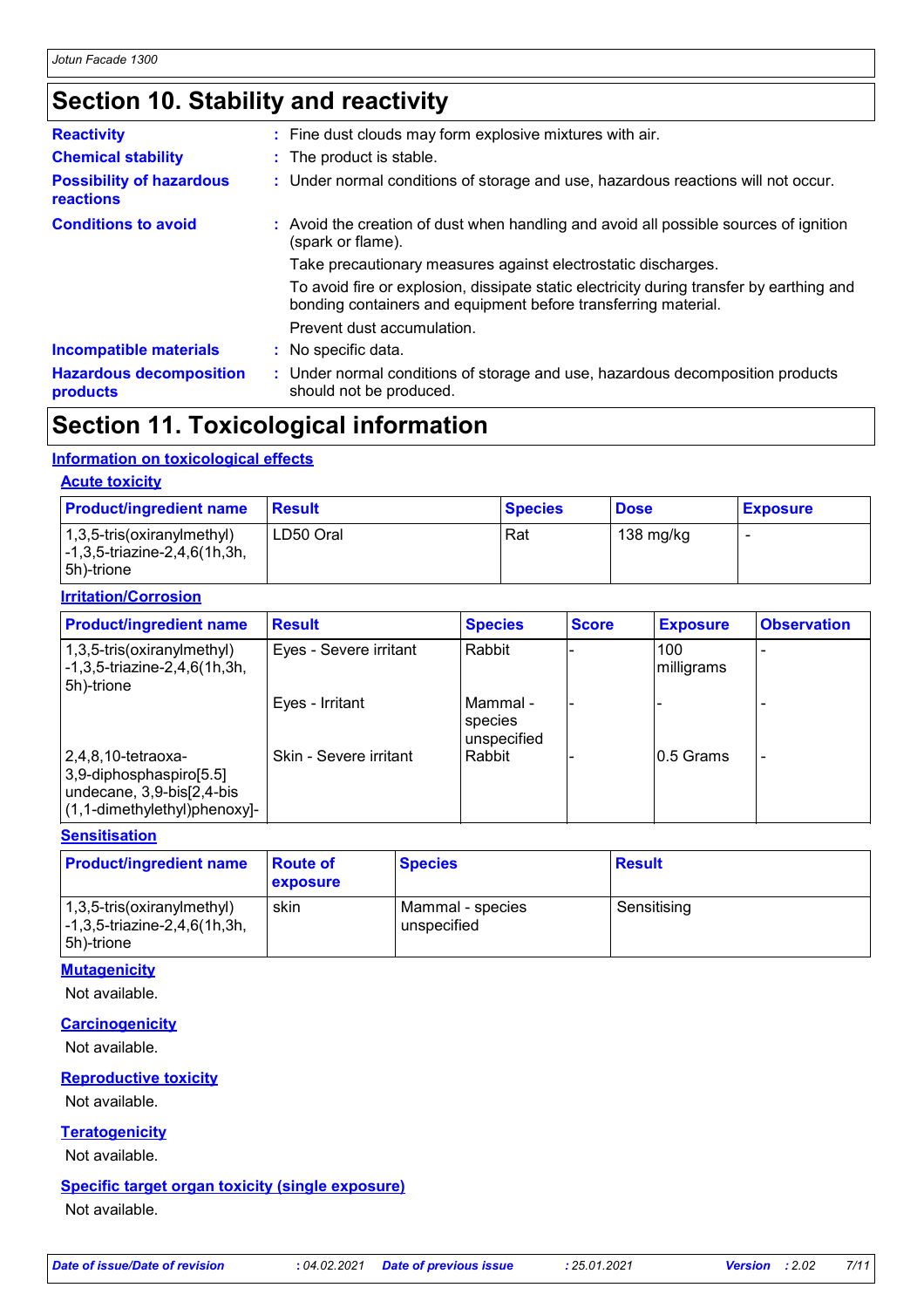## **Section 11. Toxicological information**

**Specific target organ toxicity (repeated exposure)**

| <b>Name</b>                                                                             | <b>Category</b> | <b>Route of</b><br><b>exposure</b> | <b>Target organs</b> |
|-----------------------------------------------------------------------------------------|-----------------|------------------------------------|----------------------|
| $(1,3,5\text{-tris}(oxiranylmethyl)-1,3,5\text{-triazine}-2,4,6(1h,3h,5h)-$<br>l trione | Category 2      | <b>Not determined</b>              | l Not determined     |

**Aspiration hazard**

Not available.

#### **Information on likely routes :** Not available. **of exposure**

| <b>Potential acute health effects</b> |                                                     |
|---------------------------------------|-----------------------------------------------------|
| Eye contact                           | : Causes serious eye damage.                        |
| <b>Inhalation</b>                     | : No known significant effects or critical hazards. |

| <b>Skin contact</b> | * May cause an allergic skin reaction. |
|---------------------|----------------------------------------|
|---------------------|----------------------------------------|

**Ingestion :** Harmful if swallowed.

#### **Symptoms related to the physical, chemical and toxicological characteristics**

| <b>Eye contact</b>  | : Adverse symptoms may include the following:<br>pain<br>watering<br>redness                           |
|---------------------|--------------------------------------------------------------------------------------------------------|
| <b>Inhalation</b>   | : No specific data.                                                                                    |
| <b>Skin contact</b> | : Adverse symptoms may include the following:<br>pain or irritation<br>redness<br>blistering may occur |
| <b>Ingestion</b>    | : Adverse symptoms may include the following:<br>stomach pains                                         |

| <u>Delaved and immediate effects as well as chronic effects from short and long-term exposure</u> |  |
|---------------------------------------------------------------------------------------------------|--|
|---------------------------------------------------------------------------------------------------|--|

| <b>Short term exposure</b>                        |                                                                                                          |
|---------------------------------------------------|----------------------------------------------------------------------------------------------------------|
| <b>Potential immediate</b><br><b>effects</b>      | $\therefore$ Not available.                                                                              |
| <b>Potential delayed effects</b>                  | : Not available.                                                                                         |
| <b>Long term exposure</b>                         |                                                                                                          |
| <b>Potential immediate</b><br><b>effects</b>      | : Not available.                                                                                         |
| <b>Potential delayed effects : Not available.</b> |                                                                                                          |
| <b>Potential chronic health effects</b>           |                                                                                                          |
| Not available.                                    |                                                                                                          |
| <b>General</b>                                    | : Once sensitized, a severe allergic reaction may occur when subsequently exposed<br>to very low levels. |
| <b>Carcinogenicity</b>                            | : No known significant effects or critical hazards.                                                      |
| <b>Mutagenicity</b>                               | : May cause genetic defects.                                                                             |
| <b>Teratogenicity</b>                             | : No known significant effects or critical hazards.                                                      |
| <b>Developmental effects</b>                      | : No known significant effects or critical hazards.                                                      |
| <b>Fertility effects</b>                          | : No known significant effects or critical hazards.                                                      |

**Numerical measures of toxicity Acute toxicity estimates**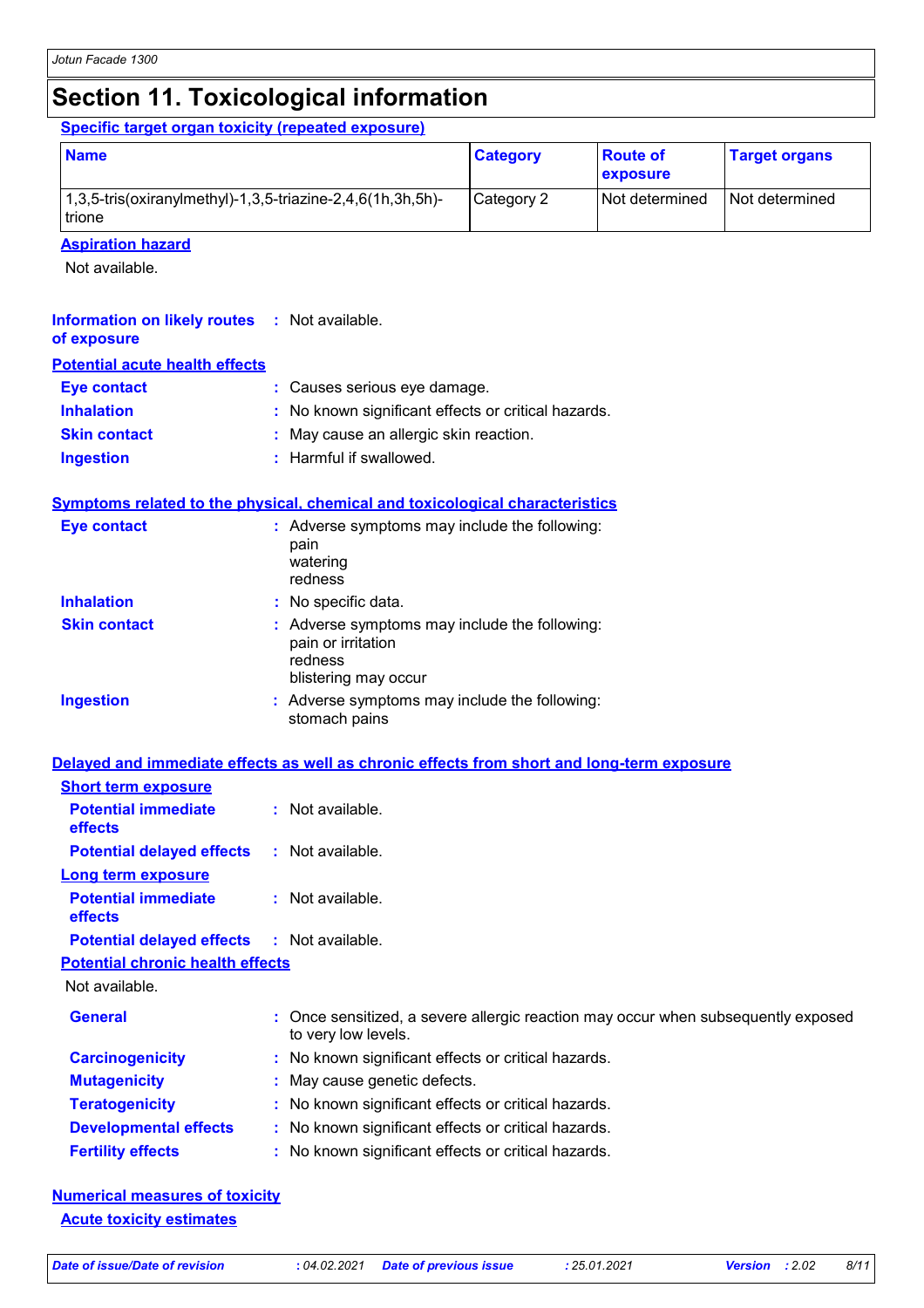## **Section 12. Ecological information**

#### **Toxicity**

Not available.

### **Persistence and degradability**

Not available.

#### **Bioaccumulative potential**

| <b>Product/ingredient name</b>                                                                   | LogP <sub>ow</sub> | <b>BCF</b> | <b>Potential</b> |
|--------------------------------------------------------------------------------------------------|--------------------|------------|------------------|
| $(1,3,5-tris(oxiranylmethyl))$<br>$\left[-1, 3, 5\right]$ -triazine-2,4,6(1h,3h,<br>l 5h)-trione | $-0.8$             |            | low              |

| <b>Mobility in soil</b>                                 |                  |
|---------------------------------------------------------|------------------|
| <b>Soil/water partition</b><br><b>coefficient (Koc)</b> | : Not available. |

**Other adverse effects :** No known significant effects or critical hazards.

### **Section 13. Disposal considerations**

The generation of waste should be avoided or minimised wherever possible. Disposal of this product, solutions and any by-products should at all times comply with the requirements of environmental protection and waste disposal legislation and any regional local authority requirements. Dispose of surplus and nonrecyclable products via a licensed waste disposal contractor. Waste should not be disposed of untreated to the sewer unless fully compliant with the requirements of all authorities with jurisdiction. Waste packaging should be recycled. Incineration or landfill should only be considered when recycling is not feasible. This material and its container must be disposed of in a safe way. Care should be taken when handling emptied containers that have not been cleaned or rinsed out. Empty containers or liners may retain some product residues. Avoid dispersal of spilt material and runoff and contact with soil, waterways, drains and sewers. **Disposal methods :**

### **Section 14. Transport information**

|                                       | <b>ADR/RID</b> | <b>IMDG</b>                   | <b>IATA</b>                                      |
|---------------------------------------|----------------|-------------------------------|--------------------------------------------------|
| <b>UN number</b>                      | Not regulated. | Not regulated.                | Not regulated.                                   |
| <b>UN proper</b><br>shipping name     | ۰              | -                             |                                                  |
| <b>Transport hazard</b><br>class(es)  | $\blacksquare$ |                               |                                                  |
| <b>Packing group</b>                  | $\blacksquare$ |                               |                                                  |
| <b>Date of issue/Date of revision</b> | : 04.02.2021   | <b>Date of previous issue</b> | 9/11<br>: 25.01.2021<br><b>Version</b><br>: 2.02 |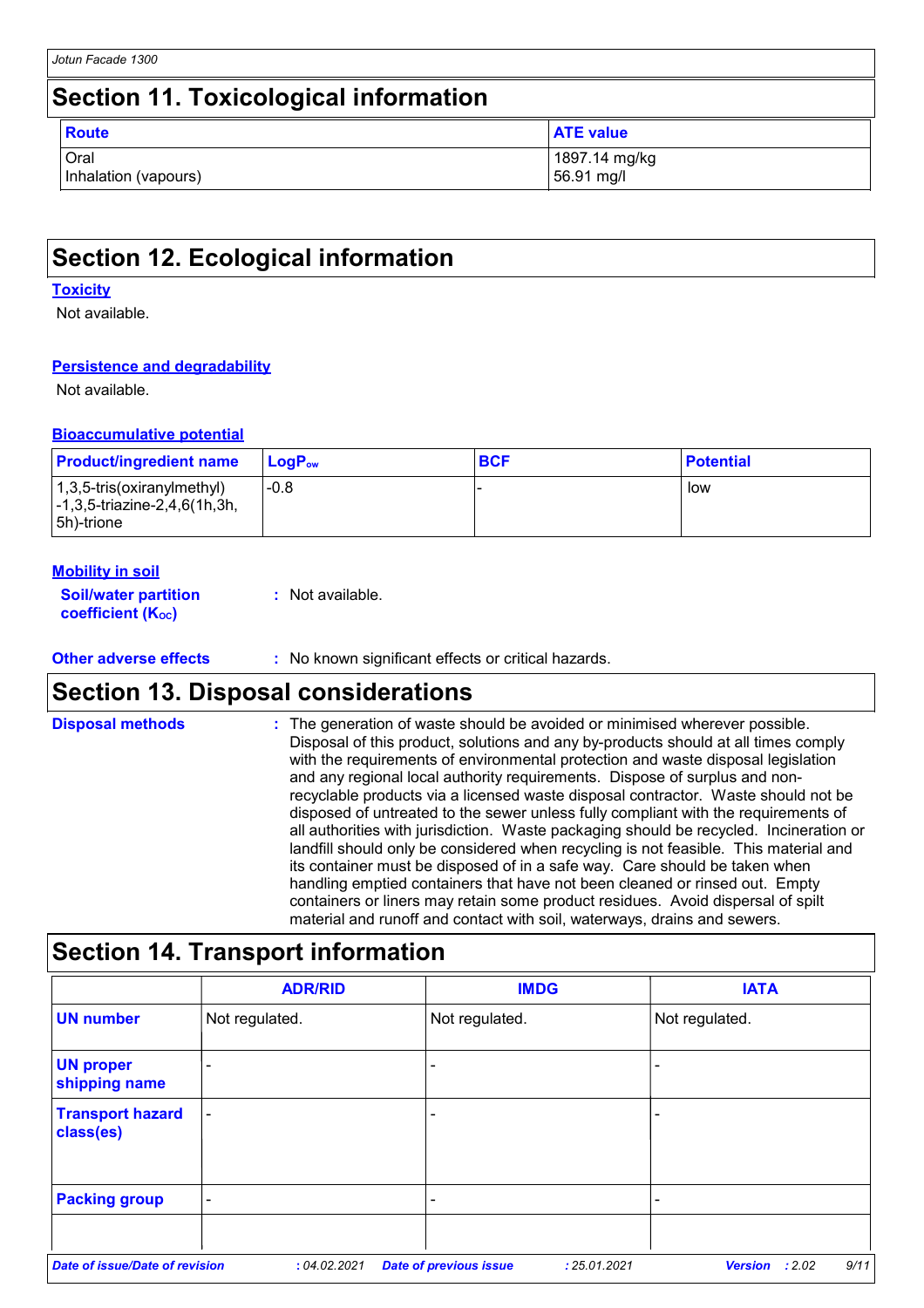### **Section 14. Transport information**

| <b>Environmental</b><br>hazards  | 'No. | No. | 'No. |
|----------------------------------|------|-----|------|
| <b>Additional</b><br>information |      |     |      |

**Special precautions for user Transport within user's premises:** always transport in closed containers that are **:** upright and secure. Ensure that persons transporting the product know what to do in the event of an accident or spillage.

### **Transport in bulk according :** Not available. **to Annex II of Marpol and**

**the IBC Code**

## **Section 15. Regulatory information**

#### **Safety, health and environmental regulations specific for the product**

**:** No known specific national and/or regional regulations applicable to this product (including its ingredients).

### **International regulations**

### **Chemical Weapon Convention List Schedules I, II & III Chemicals**

Not listed.

### **Montreal Protocol (Annexes A, B, C, E)**

Not listed.

### **Stockholm Convention on Persistent Organic Pollutants**

Not listed.

### **UNECE Aarhus Protocol on POPs and Heavy Metals**

Not listed.

### **Section 16. Other information**

| <b>History</b>                    |                                                                                                                                                                                                                                                                                                                                                                                                                                                                                                                                                                   |
|-----------------------------------|-------------------------------------------------------------------------------------------------------------------------------------------------------------------------------------------------------------------------------------------------------------------------------------------------------------------------------------------------------------------------------------------------------------------------------------------------------------------------------------------------------------------------------------------------------------------|
| Date of printing                  | : 04.02.2021                                                                                                                                                                                                                                                                                                                                                                                                                                                                                                                                                      |
| Date of issue/Date of<br>revision | : 04.02.2021                                                                                                                                                                                                                                                                                                                                                                                                                                                                                                                                                      |
| Date of previous issue            | : 25.01.2021                                                                                                                                                                                                                                                                                                                                                                                                                                                                                                                                                      |
| <b>Version</b>                    | : 2.02                                                                                                                                                                                                                                                                                                                                                                                                                                                                                                                                                            |
| <b>Key to abbreviations</b>       | $\therefore$ ATE = Acute Toxicity Estimate<br>BCF = Bioconcentration Factor<br>GHS = Globally Harmonized System of Classification and Labelling of Chemicals<br>IATA = International Air Transport Association<br>IBC = Intermediate Bulk Container<br><b>IMDG = International Maritime Dangerous Goods</b><br>LogPow = logarithm of the octanol/water partition coefficient<br>MARPOL = International Convention for the Prevention of Pollution From Ships,<br>1973 as modified by the Protocol of 1978. ("Marpol" = marine pollution)<br>$UN = United Nations$ |
| <b>References</b>                 | : Not available.                                                                                                                                                                                                                                                                                                                                                                                                                                                                                                                                                  |

**Indicates information that has changed from previously issued version.**

**Notice to reader**